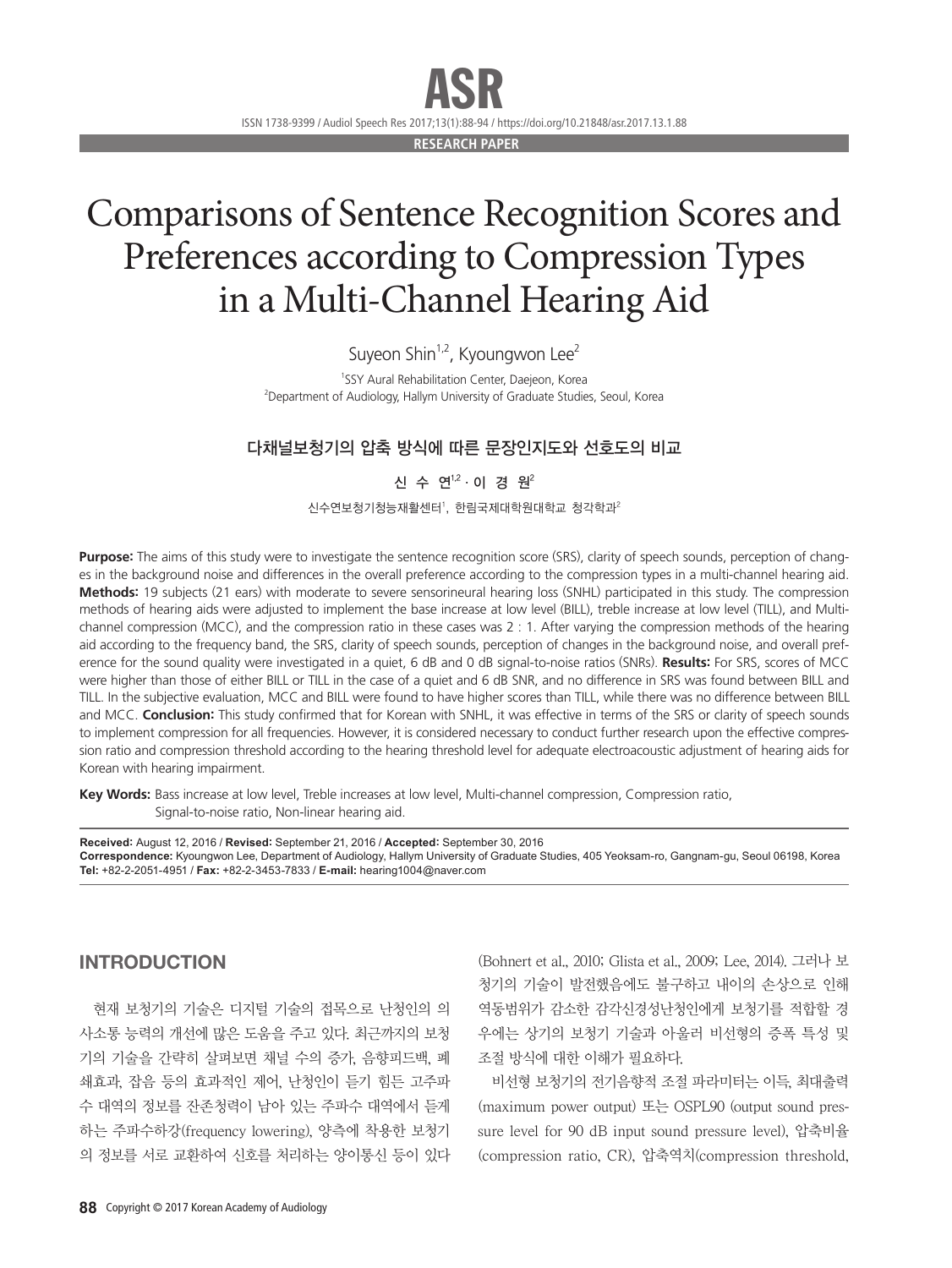CT), 압축시간(attack time, AT), 해제시간(release time, RT) 등이 있다. 여기에서 압축과 관련된 CR과 CT는 감각신경성난 청인의 좁은 역동범위와 관련이 있다. 일반적으로 CR은 청력역 치레벨의 증가로 인해 역동범위가 좁을수록 CR은 높아진다. 그 러나 3 : 1 이상의 높은 CR은 단어인지도(word recognition score, WRS)나 소음 하에서의 음질에 나쁜 영향을 줄 수 있다(Boike & Souza, 2000; Hornsbya & Ricketts, 2001; Souza & Kitch, 2001). 그리고 CT는 낮을수록 청력역치레벨의 개선으로 인하 여 작은 소리 또는 어음청취력이 증가한다. 그러나 중도에서 심 도의 감각신경성 난청인은 일반 대화음수준인 65 dB SPL 또는 그 이상의 CT를 선호한다는 보고가 있었다(Barker & Dillon, 1999; Choi & Lee, 2011). AT와 RT는 빠르게 또는 느리게 조절 하여 주변의 다양한 소리와 어음의 주파수 및 강도적인 요소에 변화를 주어 감각신경성난청인의 어음 인지에 도움을 줄 수 있 다. 즉, AT와 RT를 빠르게 설정하여 자모음비(consonant-tovowel ratio)를 개선할 수 있으며(Jenstad & Souza, 2005; Van Toor & Verschuure, 2002), 해제시간을 느리게 설정하여 신호 대잡음비(signal-to-noise ratio, SNR)를 개선할 수 있다(Gatehouse et al., 2006; Hansen, 2002).

비선형 보청기는 저음역압축(bass increase at low levels, BILL)과 고음역압축(treble increases at low levels, TILL) 방 식으로 간단하게 분류할 수 있다. 각각의 압축 방식에 따른 특 징을 간단히 살펴보면 보청기로 유입되는 음압이 감소할 때 BILL은 저주파수 대역의 이득이 증가하는 것으로 SNR이 개 선되어 소음 하에서 어음의 인지력을 높여줄 수 있다. TILL은 고주파수 대역의 이득이 증가하는 것으로 자모음비의 개선에 효과적이다. 그리고 후에 등장한 다채널압축(multi-channel compression, MCC) 방식은 BILL과 TILL의 기능을 함께 수 행할 수 있는 장점을 가지고 있어서 다양한 청취 환경에서 난청 인의 어음 인지에 많은 도움을 줄 수 있다(Lee & Lee, 2005).

여러 연구에서 한국어는 어음스펙트럼(Lee et al., 2008; Von Hapsburg & Bahng, 2006) 및 대역중요기능(band-importance function) (Jin et al., 2015; Lee & Kim, 2012)에 있어서 영어와 차이가 있음을 보고하였다. 그럼에도 불구하고 최근까지 BILL, TILL, MCC 등 증폭 방식에 따른 한국어음의 인지도, 선호도 등에 대한 연구가 부족하다. 이에 본 연구에서는 다채널 보청기 의 증폭 방식을 BILL, TILL 그리고 MCC로 조절하고 배경잡 음의 SNR을 다양하게 설정하여 감각신경성난청인에게 들려주 었을 때 문장인지도(sentence recognition score, SRS), 문장의 명료성(clarity), 배경잡음(background noise)의 변화에 대한 느 낌, 전체적인 선호도(overall preferences)의 차이를 알아보고 자 하였다. 본 연구의 결과를 통하여 한국어를 사용하는 난청 인에 대한 보청기 적합 시 주파수반응곡선 등 전기음향적 조절

파라미터의 설정에 도움을 주고자 하였다.

# MATERIALS and METHODS

### 연구 대상

본 연구에서는 육안검사(otoscopy) 시 외이도 및 고막의 형태 가 정상 소견을 보였으며, 중이염 등의 이과적 질환과 약물 복 용, 소음 노출, 두부 외상 또는 신경학적 질환 등의 과거력이 없 는 감각신경성난청인을 대상으로 하였다. 대상자의 연령은 평 균 73.3세(범위; 55~84세)로 보청기의 착용 기간은 평균 22.8개 월(범위; 1~103개월)이었다. 대상자의 순음역치평균(pure tone average)의 평균은 55.5 dB HL(범위; 43.3~73.3 dB HL), 단어 인지도의 평균은 58.0%(범위; 32~75%)였다. 그리고 대상자가 착용한 보청기는 고막보청기(completely-in-the-canal)가 4개, 외이도보청기(in-the-canal)가 8개, 개방보청기(receiver-inthe-canal)가 9개였으며, 채널의 수는 4~9 채널이었다. 그리고 500 Hz와 4,000 Hz의 AT는 5~10 msec와 5~5 msec, RT는 65~85 msec와 46~72 msec였다. 대상자의 성별, 나이, 검사 귀, 착용 기간은 Table 1, 검사 귀의 주파수별 순음 청력역치레벨,

**Table 1.** Informations (gender, age, test ear, used period of hearing aid) of subjects in this study

| Subjects        | Gender       | Age  | Test ear  | Used period<br>(month) |
|-----------------|--------------|------|-----------|------------------------|
| S <sub>1</sub>  | M            | 82   | RT        | 30                     |
| S <sub>2</sub>  | F            | 73   | <b>LT</b> | 109                    |
| S <sub>3</sub>  | M            | 72   | <b>RT</b> | 33                     |
| S <sub>4</sub>  | $\mathbf M$  | 75   | <b>RT</b> | 11                     |
| S <sub>5</sub>  | M            | 75   | <b>LT</b> | 11                     |
| S <sub>6</sub>  | M            | 78   | <b>LT</b> | 6                      |
| S7              | М            | 77   | <b>LT</b> | 8                      |
| S <sub>8</sub>  | M            | 77   | <b>RT</b> | 8                      |
| S <sub>9</sub>  | M            | 72   | <b>LT</b> | $\mathbf{1}$           |
| <b>S10</b>      | M            | 67   | LT        | 11                     |
| S <sub>11</sub> | F            | 78   | <b>RT</b> | 21                     |
| S12             | F            | 82   | LT        | 23                     |
| S <sub>13</sub> | M            | 73   | <b>LT</b> | 39                     |
| S14             | F            | 84   | LT        | 15                     |
| S <sub>15</sub> | F            | 66   | <b>LT</b> | 23                     |
| S16             | $\mathbf M$  | 68   | <b>LT</b> | 36                     |
| S17             | M            | 55   | <b>LT</b> | 18                     |
| <b>S18</b>      | M            | 55   | <b>LT</b> | 46                     |
| S19             | $\mathbf{F}$ | 74   | LT        | 25                     |
| S <sub>20</sub> | $\mathbf M$  | 80   | <b>RT</b> | $\overline{2}$         |
| S <sub>21</sub> | M            | 76   | LT        | 3                      |
| Mean            |              | 73.3 |           | 22.8                   |
| <b>SD</b>       |              | 7.7  |           | 23.5                   |

SD: standard deviation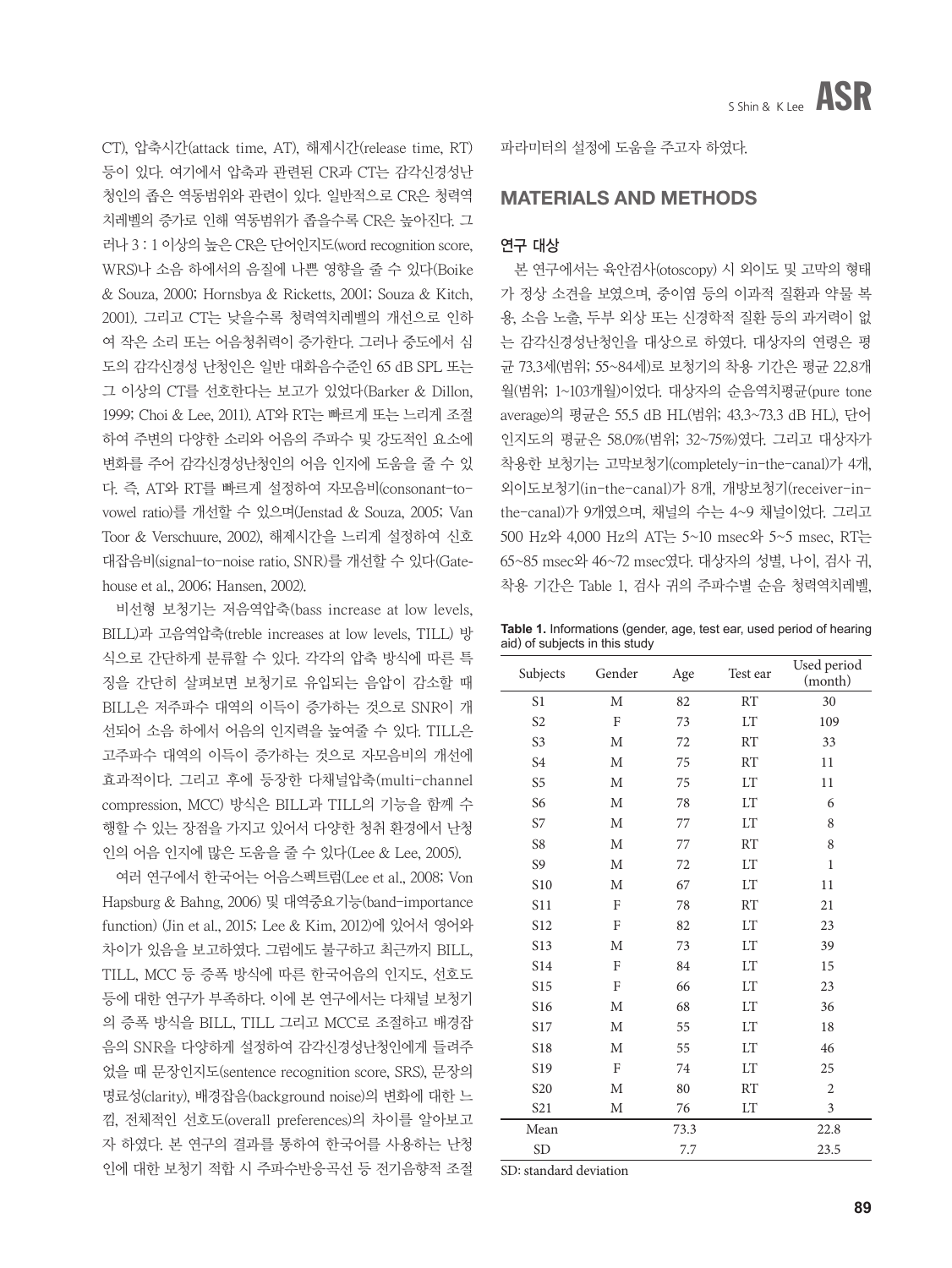|                       |        | Hearing threshold level (dB HL) | MCL (dB HL) | WRS (%)  |          |          |      |      |  |
|-----------------------|--------|---------------------------------|-------------|----------|----------|----------|------|------|--|
| Subjects              | 250 Hz | 500 Hz                          | 1,000 Hz    | 2,000 Hz | 4,000 Hz | 8,000 Hz |      |      |  |
| S <sub>1</sub>        | 30     | 40                              | 55          | 65       | 70       | 70       | 90   | 72   |  |
| S <sub>2</sub>        | 40     | 65                              | 55          | 55       | 55       | 80       | 80   | 66   |  |
| S3                    | 60     | 70                              | 75          | 75       | 80       | 85       | 95   | 56   |  |
| S <sub>4</sub>        | 30     | 45                              | 50          | 55       | 75       | 75       | 90   | 64   |  |
| S <sub>5</sub>        | 35     | 40                              | 50          | 75       | 75       | 70       | 90   | 56   |  |
| S <sub>6</sub>        | 50     | 60                              | 65          | 60       | 80       | 90       | 90   | 64   |  |
| S7                    | 50     | 55                              | 55          | 55       | 45       | 55       | 90   | 52   |  |
| S8                    | 35     | 45                              | 60          | 70       | 75       | 85       | 90   | 40   |  |
| S <sub>9</sub>        | 35     | 40                              | 45          | $50\,$   | 65       | 70       | 90   | 50   |  |
| $\sqrt{\text{S10}}$   | 40     | 35                              | 50          | 65       | 90       | 100      | 85   | 40   |  |
| S11                   | 40     | 45                              | 50          | 60       | 70       | 75       | 85   | 32   |  |
| <b>S12</b>            | 55     | 60                              | 65          | 60       | 65       | 75       | 95   | 60   |  |
| <b>S13</b>            | 30     | 50                              | 50          | 60       | 70       | 80       | 85   | 48   |  |
| <b>S14</b>            | 35     | 40                              | 55          | 70       | 60       | 65       | 90   | 72   |  |
| $\sqrt{515}$          | 35     | 45                              | 50          | 50       | 60       | 65       | 90   | 56   |  |
| <b>S16</b>            | 65     | 70                              | 65          | 65       | 75       | 70       | 95   | 67   |  |
| $\sqrt{\mathrm{S}17}$ | 50     | 60                              | 65          | 70       | 65       | 85       | 95   | 56   |  |
| <b>S18</b>            | 50     | 75                              | 65          | 60       | 65       | 70       | 95   | 60   |  |
| S19                   | 40     | 45                              | 50          | 50       | 60       | 65       | 60   | 75   |  |
| <b>S20</b>            | 30     | 35                              | 35          | 60       | 75       | 75       | 55   | 72   |  |
| S <sub>21</sub>       | 45     | 45                              | 35          | 55       | 55       | 55       | 65   | 68   |  |
| Mean                  | 41.9   | 50.7                            | 54.5        | 61.2     | 68.1     | 74.3     | 85.7 | 58.0 |  |
| <b>SD</b>             | 10.3   | 11.9                            | 9.5         | $7.7\,$  | 10.3     | 11.0     | 11.5 | 11.8 |  |

MCL: most comfortable level, WRS: word recognition score, SD: standard deviation

|  |  | Table 3. Type, numbers of channel, AT and RT of subjects' hearing aids |  |  |  |
|--|--|------------------------------------------------------------------------|--|--|--|
|--|--|------------------------------------------------------------------------|--|--|--|

| Subjects       |                  | N of channel   |                    | AT (msec) | RT (msec) |          |  |
|----------------|------------------|----------------|--------------------|-----------|-----------|----------|--|
|                | Hearing aid type |                | $500\ \mathrm{Hz}$ | 4,000 Hz  | 500 Hz    | 4,000 Hz |  |
| S1             | <b>ITC</b>       | 7              | 5                  | 5         | 85        | 63       |  |
| S <sub>2</sub> | $\rm{ITC}$       | 4              | 5                  | 5         | 85        | 63       |  |
| S <sub>3</sub> | <b>ITC</b>       | 4              | 10                 | 6         | 70        | 62       |  |
| S <sub>4</sub> | RIC              | 7              | 5                  | 5         | 60        | 46       |  |
| S <sub>5</sub> | RIC              | 7              | 10                 | 6         | 70        | 62       |  |
| S <sub>6</sub> | RIC              | 7              | 5                  | 5         | 85        | 63       |  |
| S7             | $\rm CIC$        | 4              | 5                  | 5         | 60        | 46       |  |
| S8             | CIC              | $\overline{4}$ | 10                 | 6         | 70        | 61       |  |
| S <sub>9</sub> | $\rm{RIC}$       | 7              | 10                 | 6         | 70        | 61       |  |
| $\sqrt{510}$   | RIC              | 9              | 10                 | 6         | 80        | 66       |  |
| <b>S11</b>     | RIC              | 9              | 10                 | 6         | 70        | 62       |  |
| S12            | <b>ITC</b>       | 4              | 10                 | 6         | 70        | 62       |  |
| S13            | RIC              | 7              | 5                  | 5         | 60        | 46       |  |
| <b>S14</b>     | RIC              | 7              | 10                 | 6         | 70        | 62       |  |
| <b>S15</b>     | <b>ITC</b>       | 4              | 10                 | 6         | 70        | 62       |  |
| S16            | <b>ITC</b>       | 6              | 5                  | 5         | 85        | 63       |  |
| S17            | $\rm{RIC}$       | 7              | 5                  | 5         | 60        | 46       |  |
| <b>S18</b>     | ITC              | 6              | 10                 | 6         | 70        | 62       |  |
| S19            | CIC              | 4              | 10                 | 5         | 85        | 72       |  |
| <b>S20</b>     | ITC              | 4              | 10                 | 5         | 65        | 52       |  |
| S21            | CIC              | 4              | 5                  | 5         | 85        | 63       |  |

N: number, AT: attack time, RT: release time, CIC: completely-in-the-canal, ITC: in-the-canal, RIC: receiver-in-the-canal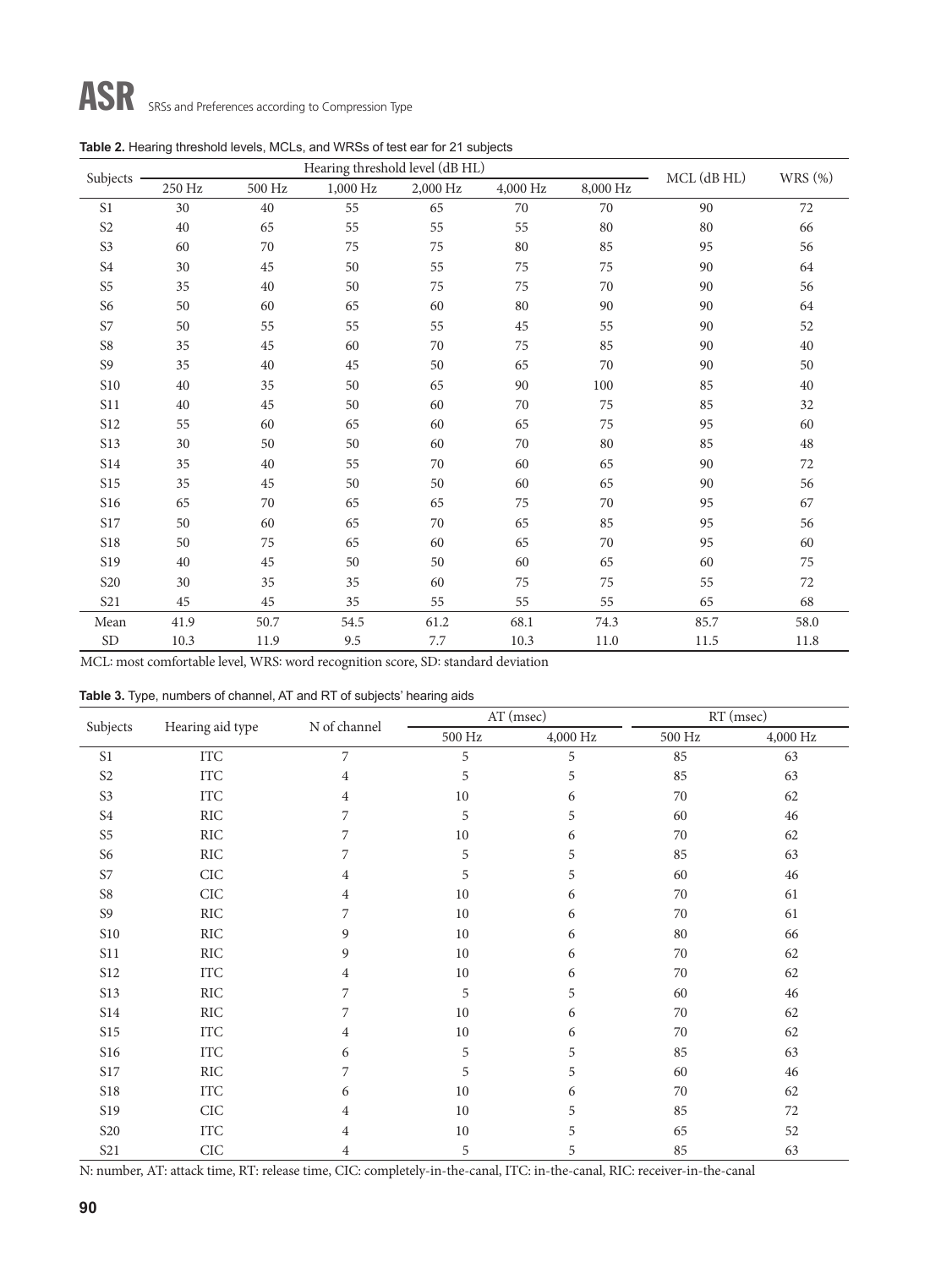

|         | Clarity            | Very<br>unclear |   | Rather<br>unclear |                | Midway |   | Rather<br>clear |   | Very<br>clear |
|---------|--------------------|-----------------|---|-------------------|----------------|--------|---|-----------------|---|---------------|
|         |                    |                 | 2 | 3                 | $\overline{4}$ | 5      | 6 | 7               | 8 | 9             |
|         | Background noise   | Very<br>noisy   |   | Rather<br>noisy   |                | Midway |   | Rather<br>quiet |   | Very<br>quiet |
|         |                    |                 | 2 | 3                 | $\overline{4}$ | 5      | 6 | 7               | 8 | 9             |
|         | Overall preference | Very bad        |   | Rather bad        |                | Midway |   | Rather good     |   | Very good     |
| se form |                    |                 | 2 | 3                 | $\overline{4}$ | 5      | 6 |                 | 8 | 9             |

**Figure 1.** A sample of the respons used for rating procedure.

쾌적수준 그리고 WRS는 Table 2, 대상자가 착용한 보청기의 형태, 채널 수 그리고 AT, RT는 Table 3에 나타내었다. 그리고 본 연구를 위해 한림국제대학원대학교의 생명윤리위원회의 심 사를 필하였다(심의번호: HUGSAUD583261).

#### 연구 장비

외이도의 육안검사는 이경을 사용하였고, 보청기 착용 전 기 도 및 골도 순음청력역치, WRS, 쾌적수준은 AURICAL (GN Otometrics, Copenhagen, Denmark)과 TDH-39 헤드폰을 사 용하였다. 보청기 착용 후 문장과 잡음은 방음실에 설치한 외부 스피커(4 Ohms)를 통하여 제시하였다. 압축 방식의 효과를 측 정하기 위한 SRS는 노트북(Samsung, Seoul, Korea)에 wave 파 일로 저장한 한국산업표준 문장(KS-SL-A) (Jang et al., 2008; KS I ISO 8253-3, 2009)을 사용하였다. 보청기의 전기음향적 특성은 AURICAL (GN Otometrics)을 이용하여 분석하였다. 그리고 보청기 착용 후 제시한 문장의 명료성, 배경잡음의 변 화, 전체적인 선호도 평가하기 위한 설문지는 1에서 9단계로 구 분하여 평가하였다(Figure 1).

#### 연구 절차

#### 압축 방식의 조절

압축 방식의 조절은 첫째, 순음 기도 및 골도 청력을 보청기 적합 소프트웨어에 입력하고 제조사의 보청기적합공식(audiogram+)을 선택한 후 자동적합(auto fit)을 사용하여 보청기의 전기음향적 파라미터를 조절하였다. 이때 주파수 반응에 의한 음질 및 어음인지도를 평가하기 위해 방향성, 소음감소, 확장기 능을 비활성화하였다. 둘째, 보통 크기의 목소리를 들려 준 후 난청인의 주관적인 판단을 기준으로 음량은 적당하고, 음질은 대상자의 주관적인 판단을 근거로 하여 최대한 자연스럽게 조 절하였다. 셋째, Table 4와 같이 BILL은 500 Hz 대역, TILL은 3,000 Hz 대역 그리고 MCC는 전 주파수 대역의 CR을 2 : 1로 조절하였으며, CT는 50 dB SPL 이하로 설정하였다.

**Table 4.** Compression ratios of three different compression types (BILL, TILL, MCC) in 500 Hz and 4,000 Hz

|            | RII 1 | - CTT T | MCC |
|------------|-------|---------|-----|
| 500 Hz     | 2:1   | 1 : 1   | 2:1 |
| $4,000$ Hz | 1:1   | 2:1     | 2:1 |

BILL: bass increase at low level, TILL: treble increases at low level, MCC: multi-channel compression

#### SRS의 측정

SRS의 평가를 위해 우선 한국산업표준 문장 파일을 컴퓨터 에 저장한 후 청력검사와 연결하였다. 그리고 1,000 Hz의 보정 음을 이용하여 음량계(volume unit meter) 상에서 '0'을 가리키 도록 컴퓨터와 청력검사기의 볼륨을 조절하였다. 문장과 잡음 은 피검자 정면의 1 m 거리에 있는 2개의 스피커에서 각각 그 리고 동시에 제시하였다. SRS 평가를 위해 모든 상황에서 서로 다른 한 개의 목록을 사용하였다. 문장의 강도는 50 dB HL로 고정하였으며, 잡음은 조용한 상황, 44 dB HL (6 dB SNR), 50 dB HL (0 dB SNR)로 제시하였다.

#### 선호도의 평가

제시한 문장의 선호도는 Nueman et al.(1998)의 선호도 연 을 참고하여 연구를 참고하여 압축 방식을 BILL, TILL, MCC 방식으로 조절한 후 조용한 상황, 6, 0 dB SNR에서 SRS를 측 정한 다음 각각의 압축 방식에서 문장의 명료성, 배경잡음의 변화, 전체적인 선호도에 대한 주관적 느낌을 대상자에게 질문 하여 답하게 하였다.

#### 통계 분석

조용한 상황, 6, 0 dB SNR에서 BILL, TILL, MCC의 압축 방식에 따른 SRS의 차이는 Two-way mixed ANOVA로 분석 한 후 Bonferroni 사후분석을 통하여 검정하였다. 선호도는 비 모수검정 Friedman test를 통하여 분석한 후 Wilcoxon 사후분 석을 통하여 검정하였다. 자료 분석은 Window용 SPSS version 17.0 (SPSS Inc., Chicago, IL, USA)을 사용하여 유의수 준 0.01 혹은 0.05 미만에서 하였다.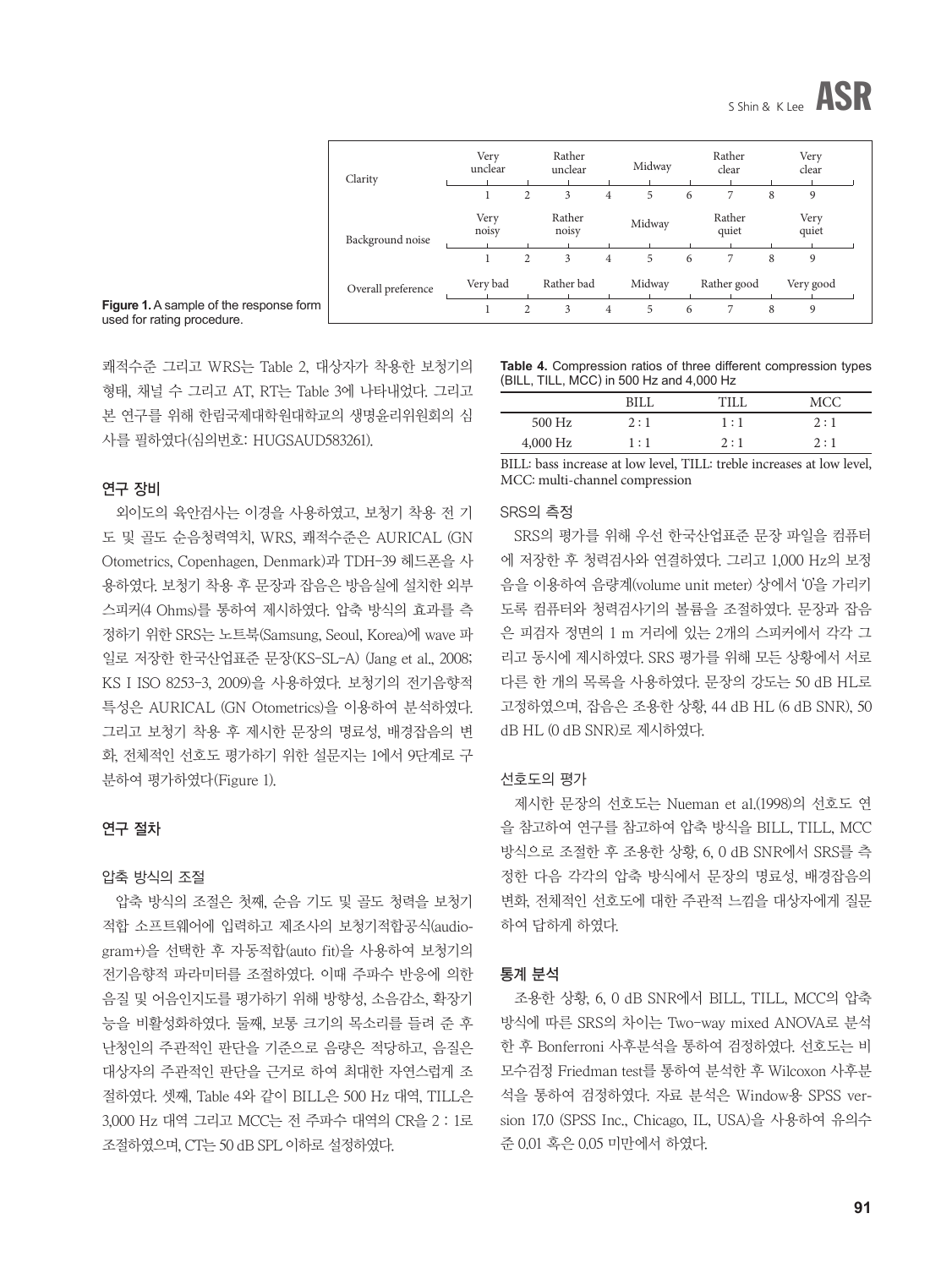# RESULTS

# 주파수 대역별 압축 방식에 따른 문장인지도

BILL, TILL, MCC의 SRS는 조용한 상황에서 73.2, 69.4, 80.1%, 6 dB SNR에서 61.9, 53.6, 71.3% 그리고 0 dB SNR에서 47.4, 44.9, 54.6%로 각각 나타났다(Figure 2). Table 5에서 조용 한 상황, 6 dB, 0 dB SNR의 청취 상황과 BILL, TILL, MCC의 압축 방식에 따른 SRS에 대한 Two-way mixed ANOVA의 분 석 결과 SRS는 청취 상황[F(2, 40) = 66.74, *p* < 0.001]과 압축 방식[F(2, 40) = 13.52, *p* < 0.001]에 따른 차이가 나타났다. 그러 나 SNR과 압축 방식 간의 상호작용은 나타나지 않았다[F(4, 80) = 1.23, *p* > 0.05]. Bonferroni 사후분석 결과 EILL의 SRS는 BILL(*p* < 0.01)과 TILL(*p* < 0.001)에 비해 높게 나타났으나, BILL과 TILL 간에는 차이가 나타나지 않았다(*p* > 0.005).



**Figure 2.** Means of the sentence recognition scores for three compression types (BILL, TILL, MCC) in each listening conditions (quiet, 6 dB SNR, 0 dB SNR). BILL: bass increase at low level, TILL: treble increases at low level, MCC: multi-channel compression, SNR: signal-to-noise ratios.

**Table 5.** Results of two-way mixed ANOVA for sentence recognition performance in each listening situation (quiet, 6 dB and 0 dB SNR) according to each compression type (BILL, TILL, MCC)

| Main effects                                                          |             |      |       |
|-----------------------------------------------------------------------|-------------|------|-------|
| Listening situation (quiet, $6 dB$ , $0 dB$ )                         | 66.74 2, 40 |      | 0.000 |
| Compression type (BILL, TILL, MCC)                                    | 13.52 2, 40 |      | 0.000 |
| Interaction                                                           |             |      |       |
| Listening situation*Compression type                                  | 1.23        | 2,80 | 0.304 |
| DILL, here increase at low lovel. THI, trubble increases at low lovel |             |      |       |

BILL: bass increase at low level, TILL: treble increases at low level, MCC: multi-channel compression, SNR: signal-to-noise ratios

# 주파수 대역별 압축 방식에 따른 선호도

문장의 명료성에 대한 선호도 평균은 BILL 6.2점, TILL 5.31 점, MCC 6.6점으로 나타났다(Figure 3). 압축 방식에 따른 문 장의 명료성의 Friedman 검정 결과(Table 6) 중위수는 BILL 이 7, TILL이 6, MCC가 7이고 주파수대역별 CR에 따른 순위 합은 MCC가 2.36, BILL이 2.14, TILL이 1.5로 MCC의 중위수 가 가장 크고 TILL이 가장 작게 나타났다(*p* < 0.05). Wilcoxon 검정결과 MCC와 BILL은 TILL에 비해서 문장의 명료성이 더 높게 나타났으나(*p* < 0.01) MCC와 BILL 간의 차이는 나타나 지 않았다. 그리고 BILL, TILL MCC의 압축 방식에서 배경소 음 변화에 대한 느낌은 4.17점, 3.75점, 3.98점 그리고 음질의 선 호도는 6.10점, 5.76점, 36.32점으로 Friedman 검정 결과 압축 방식에 따른 차이는 나타나지 않았다(*p* > 0.05).

# **DISCUSSIONS**

본 연구에서는 압축 방식을 BILL, TILL, MCC로 변경하였 을 때의 SRS와 음질에 대한 선호도를 조용한 상황, 6 dB 및 0 dB SNR에서 감각신경성난청인을 대상으로 알아보았다.

본 연구의 결과에서 MCC의 SRS가 BILL, TILL에 비해서 높게 나타났다(*p* < 0.05). Palat et al.(2012)의 연구에서는 정점 절단(peak clipping), 광역동범위압축(wide dynamic range compression), 압축제한(compression limiting), 저주파수 대역 의 CR이 3 : 1인 BILL, 고주파수 대역의 CR이 3 : 1인 TILL에서



**Figure 3.** Mean scores of clarity, background and overall preference in each compression types (BILL, TILL, MCC). BILL: bass increase at low level, TILL: treble increases at low level, MCC: multi-channel compression.

**Table 6.** Descriptive statistics on the subjective responses for clarity in each compression types (BILL, TILL, MCC)

|             | Mean |      |         | Maximum | 50th percentile |             |    |  |
|-------------|------|------|---------|---------|-----------------|-------------|----|--|
|             |      | SD   | Minimum |         | 25              | 50 (median) | 75 |  |
| <b>BILL</b> | 6.19 | 2.13 |         |         |                 |             |    |  |
| <b>TILL</b> | 5.31 | 2.37 |         |         |                 |             |    |  |
| <b>MCC</b>  | 6.56 | .82  |         |         |                 |             |    |  |

BILL: bass increase at low level, TILL: treble increases at low level, MCC: multi-channel compression, SD: standard deviation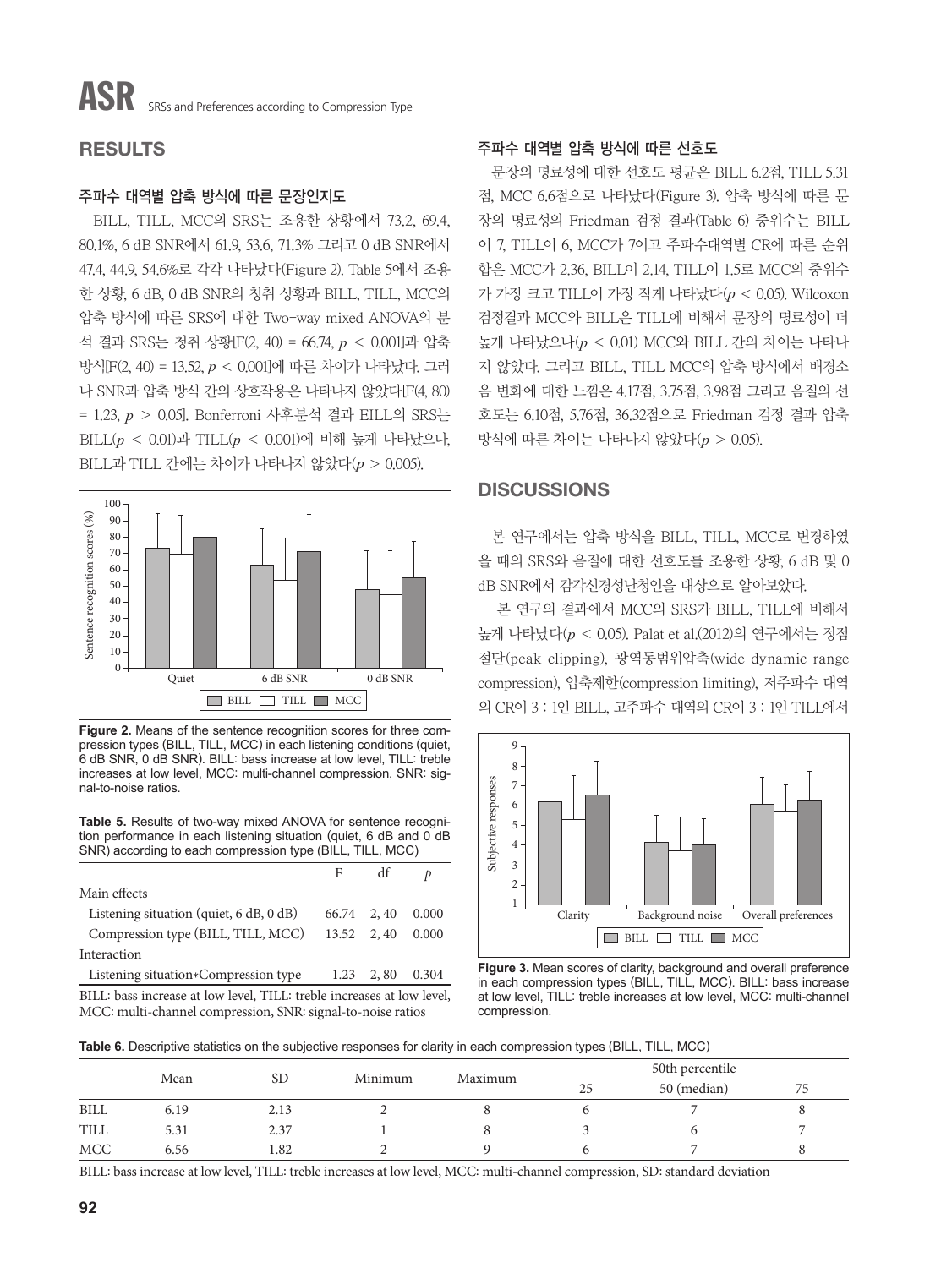터키어의 WRS를 알아보았는데 6 dB, 0 dB SNR에서 TILL이 정점절단, BILL, 광역동범위압축 방식보다 높게 나타났다고 보 고하여 본 연구와 차이를 나타냈다. 그 원인을 살펴보면 BILL 은 SNR을, TILL은 자모음비를 개선하는 데 효과적인데 MCC 는 SNR과 자모음비를 동시에 개선할 수 있기 때문에 조용한 상황은 물론 잡음 하에서도 MCC의 SRS가 높게 나타난 것으 로 보인다. 또한 Palat et al.(2012)은 비선형 증폭 방식의 경우 높은 CR을 사용하였고, AT, RT를 고려하지 않았으며, 제시음 으로 단음절어를 사용하였는데 이는 다양한 상황에서 증폭 방 식에 따른 어음인지의 효과를 알아보기에는 불충분한 방법으 로 보인다.

본 연구에서 대상자가 착용한 보청기에서 4,000 Hz의 AT는 5~6 msec, RT는 46~72 msec로 비교적 빠른 AT, RT를 사용하 였다. Van Toor & Verschuure(2002)는 AT, RT를 빠르게 설정 하여 자모음비를 개선하여 어음의 인지도를 높일 수 있으며, Gatehouse et al.(2006)과 Hansen(2002)은 해제시간을 느리게 설정하여 SNR을 개선할 수 있다고 하였다. 본 연구에서의 SRS 는 자음이 주로 분포하는 고주파수 대역을 압축한 TILL과 어음 잡음의 에너지가 주로 분포하는 저주파수 대역을 압축한 BILL 간에 차이가 나타나지 않았다(*p* > 0.05). 이는 BILL의 경우는 자모음비의 개선이, TILL의 경우는 SNR의 개선이 충분하지 않 았기 때문으로 보인다.

본 연구에서는 BILL, TILL, MCC의 CR을 2 : 1로 고정하고 문장을 들려준 후 문장을 들려주었을 때 문장의 명료성에 있어 서 MCC는 TILL에 비해서 높게 나타났으나(*p* < 0.05) BILL과 는 차이가 나타나지 않았다(*p* > 0.05). 그 이유로 어음스펙트럼 은 300 Hz 내외의 저주파수에서 4,000 Hz 내외의 고주파수까지 폭 넓게 분포하는데(Lee et al., 2008) MCC의 경우 자모음비와 SNR을 동시에 개선할 수 있으며, 상향차폐(upward spread of masking) 또한 방지할 수 있기 때문이다(Danaher & Pickett, 1975; Lee & Lee, 2005).

본 연구에서는 보청기의 압축 방식을 조절한 직후에 즉시 SRS와 주관적인 평가를 실시하여 순응 기간, 즉 신경가소성 (Azari & Seitz, 2000)을 고려하지 않았으며, 피검자의 평균 연 령이 73.3세로 높은 것은 본 연구의 한계점으로 남는다. 그리고 Byrne et al.(2001)의 연구에서 NAL-NL1을 다른 보청기적합공 식의 특성과 절차를 비교할 때 청력의 정도와 형태를 고려하였 듯이 압축 방식에 따른 한국어 SRS, 선호도 등에 대한 향후의 연구에서도 이러한 요소를 고려할 필요가 있다.

본 연구에서 한국어를 사용하는 감각신경성난청인은 저음역 또는 고음역 압축보다는 다채널압축 방식이 다양한 상황에서의 SRS와 문장의 명료성에 있어서 효과적임을 확인하였다. 그러 나 한국 난청인에 대한 효과적인 비선형 보청기의 전기음향적

조절을 위해서는 청력역치레벨에 따른 최적의 CR과 CT, AT와 RT 그리고 이에 따른 어음인지 능력의 변화와 음질에 대한 선 호도 등에 대한 연구가 추가적으로 필요할 것이다.

중심 단어 : 저음역압축·고음역압축·다채널압축·압축비율· 신호대잡음비·비선형 보청기.

#### **REFERENCES**

- Azari, N. P. & Seitz, R. J. (2000). Brain plasticity and recovery from stroke: What has changed in the brain of a stroke patient who recovers the ability to move a once-disabled limb? *American Scientist*, *88(5)*, 426- 431.
- Barker, C. & Dillon, H. (1999). Client preferences for compression threshold in single-channel wide dynamic range compression hearing aids. *Ear and Hearing*, *20(2)*, 127-139.
- Bohnert, A., Nyffeler, M., & Keilmann, A. (2010). Advantages of a nonlinear frequency compression algorithm in noise. *European Archives of Oto-Rhino-Laryngology*, *267(7)*, 1045-1053.
- Boike, K. T. & Souza, P. E. (2000). Effect of compression ratio on speech recognition and speech-quality ratings with wide dynamic range compression amplification. *Journal of Speech*, *Language*, *and Hearing Research*, *43(2)*, 456-468.
- Byrne, D., Dillon, H., Ching, T., Katsch, R., & Keidser, G. (2001). NAL-NL1 procedure for fitting nonlinear hearing aids: Characteristics and comparisons with other procedures. *Journal of the American Academy of Audiology*, *12(1)*, 37-51.
- Choi, M. J. & Lee, K.W. (2011). Case reports of improving sound quality by compression threshold control. *Audiology*, *7(1)*, 100-105.
- Danaher, E. M. & Pickett, J. M. (1975). Some masking effects produced by low-frequency vowel formants in persons with sensorineural hearing loss. *Journal of Speech*, *Language*, *and Hearing Research*, *18(2)*, 261-271.
- Gatehouse, S., Naylor, G., & Elberling, C. (2006). Linear and nonlinear hearing aid fittings--2. Patterns of candidature. *International Journal of Audiology*, *45(3)*, 153-171.
- Glista, D., Scollie, S., Bagatto, M., Seewald, R., Parsa, V., & Johnson, A. (2009). Evaluation of nonlinear frequency compression: Clinical outcomes. *International Journal of Audiology*, *48(9)*, 632-644.
- Hansen, M. (2002). Effects of multi-channel compression time constants on subjectively perceived sound quality and speech intelligibility. *Ear and Hearing*, *23(4)*, 369-380.
- Jang, H. S., Lee, J. H., Lim, D. H., Lee, K. W., Jeon, A. R., & Jung, E. J. (2008). Development of Korean standard sentence lists for sentence recognition tests. *Audiology*, *4(2)*, 161-177.
- Jenstad, L. M. & Souza, P. E. (2005). Quantifying the effect of compression hearing aid release time on speech acoustics and intelligibility. *Journal of Speech, Language*, *and Hearing Research*, *48(3)*, 651-667.
- Jin, I. K., Kates, J. M., Lee, K., & Arehart, K. H. (2015). Derivations of the band-importance function: A cross-procedure comparison. *The Journal of the Acoustical Society of America*, *138(2)*, 938-941.
- Korean Agency for Technology and Standards (2009). Acoustics-Audiometric test methods-Part 3: Speech audiometry. KSI ISO 8253-3. Seoul: Korean Agency for Technology and Standards.
- Lee, J. H. & Lee, K. W. (2005). *Hearing aid Evaluation. (pp.142-148).* Seoul: Hakjisa.
- Lee, K. W. (2014). Changes of dynamic range, signal-to-noise ratio, and consonant-to-vowel ratio by electroacoustic adjustment and fitting in non-linear hearing aids. *Audiology*, *10(3)*, 190-197.
- Lee, K. Y. & Kim, J. S. (2012). The study of frequency importance function of the Korean monosyllabic words. *Audiology*, *8*, 24-33.
- Lee, K. W., Lee, J. H., & Lee, J. (2008). Suggestions of multi-talker babble noise using Korean speech sound. *Audiology*, *4(1)*, 24-27.